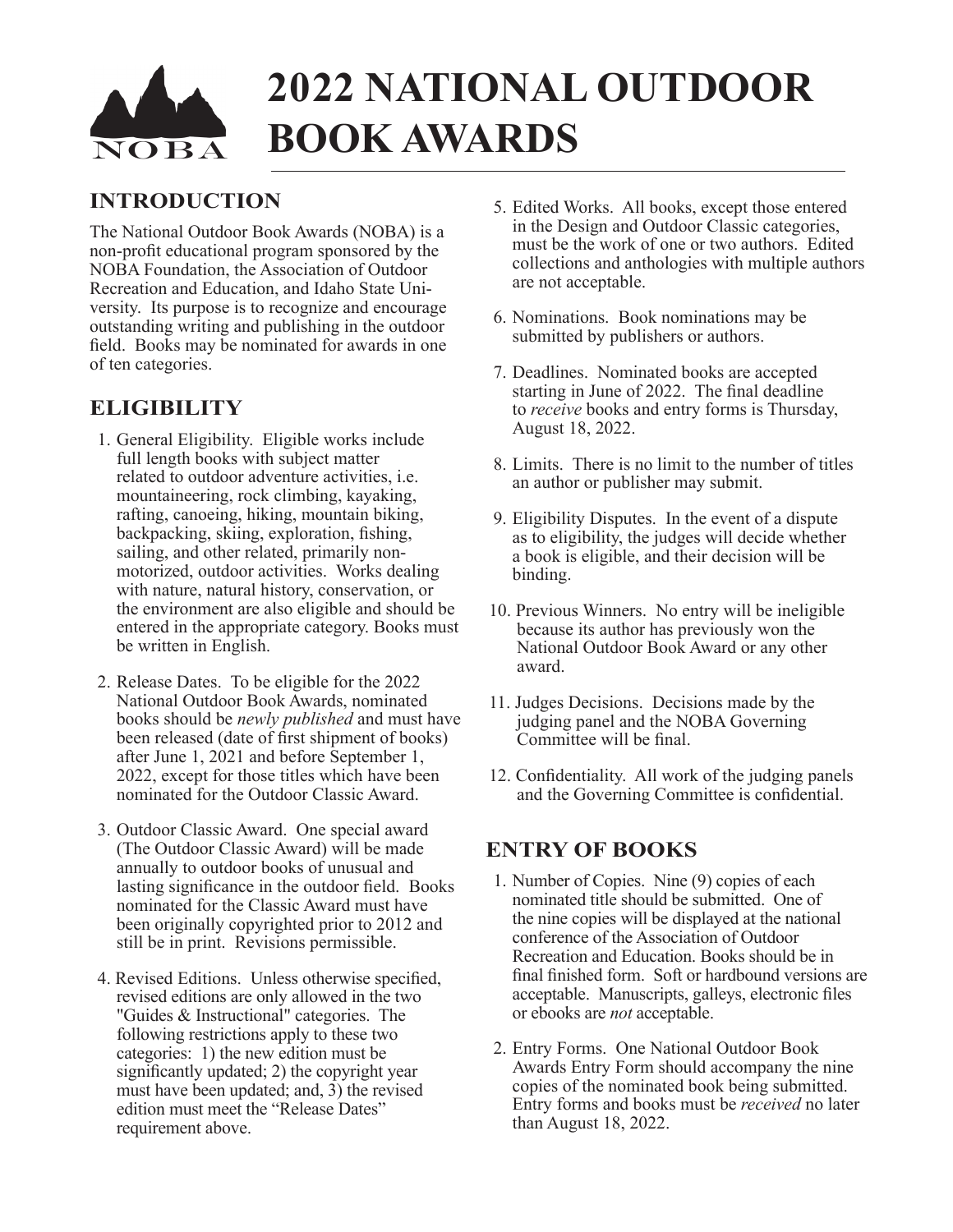- 3. Application Fee. An application fee of \$95.00 should accompany each nominated title.
- 4. Multiple Category Entries. A single title may be entered in more than one category, but each extra category entered requires a separate application form, nine review books, and an application fee of \$95.
- 5. Central Office. Send the entry form, books and application fee to: Ron Watters, Chairman, National Outdoor Book Awards, 921 South 8th Ave., Stop 8128, Idaho State University, Pocatello, ID 83209

# **ENTRY CATEGORIES**

#### • **Outdoor Literature**

Examples include works of fiction, non-fiction narratives, poetry, collections, or other forms of literature about outdoor adventure activities.

#### **• Natural History Literature**

Books nominated for this category should be nonfictional works oriented toward general audiences. The emphasis is on outstanding writing. Acceptable subject matter includes nature and natural history topics. Works should be primarily textual.

#### **• Journeys**

Journeys or travels undertaken in this category must be (a) nature related (nature studies, wildlife investigations, natural history explorations, or journeys within a species such as bird migrations); or (b) outdoor related journeys or adventurous travel (climbing, hiking, biking, boating, fishing, etc.) and primarily be non-motorized.

#### • **Nature and the Environment**

Books entered in this category should be oriented to general audiences and use a combination of text, photographs and/or graphics to educate and enlighten. Acceptable subject matter includes nature, natural history and the outdoor environment. Fictional works are not eligible.

#### **• History & Biography**

Examples include expedition narratives, historical works, biographies or autobiographies of outdoor personalities revolving around outdoor adventure activities.

**• Guides & Instructional (Outdoor Adventure)**  Includes guidebooks (trail, river, mountain guides) *and* instructional books (skills, equipment, safety, etc.) for outdoor adventure activities.

#### **• Guides & Instructional (Nature)**

Includes identification guides (birds, mammals, plants, etc.) *and* instructional books dealing with nature topics.

#### **• Design and Artistic Merit**

Books nominated for this award may be of any genre, but they should be graphically and visually appealing and use artistic design, photographs and/or other art forms to enhance subject matter or to convey a message or theme. Nature or outdoor topics are acceptable in this category.

#### **• Children's Books**

Any children's book dealing with nature, natural history or outdoor activities is acceptable. Age orientation may range from pre-school to teens.

#### **• Outdoor Classic**

Books nominated for this award should be full length works related to outdoor adventure activities or nature and should be a work of unusual significance and lasting value in the outdoor field. The book must be in print.

### **BENEFITS**

- 1. All submitted titles will be placed on display at the national conference of the Association of Outdor Recreation and Education.
- 2. Winning titles along with reviews, cover scans, and publisher information will appear on social media platforms and the National Outdoor Book Award's website. Additionally, press releases announcing the winning titles will be sent to selected newspapers, web sites, corporate buyers, periodicals and wire services.
- 3. Publishers of winning titles will receive notification and a letter authorizing the use of the National Outdoor Book Award medallion on book jackets, and permission to use the Award logo on other promotional materials.

# **COMMITTEE & SPONSORS**

Members of the National Outdoor Book Awards (NOBA) Governing Committee include: Susanne Dubrouillet Morais, Jim Fullerton, Rodney Ley, Jim Moss, Ron Watters, and Melanie Wulf. Judging panels include invited educators, academics, trade representatives, authors, book reviewers, and outdoor columnists. NOBA is a non-profit educational program and is sponsored by the NOBA Foundation, Idaho State University, and the Association of Outdoor Recreation and Education.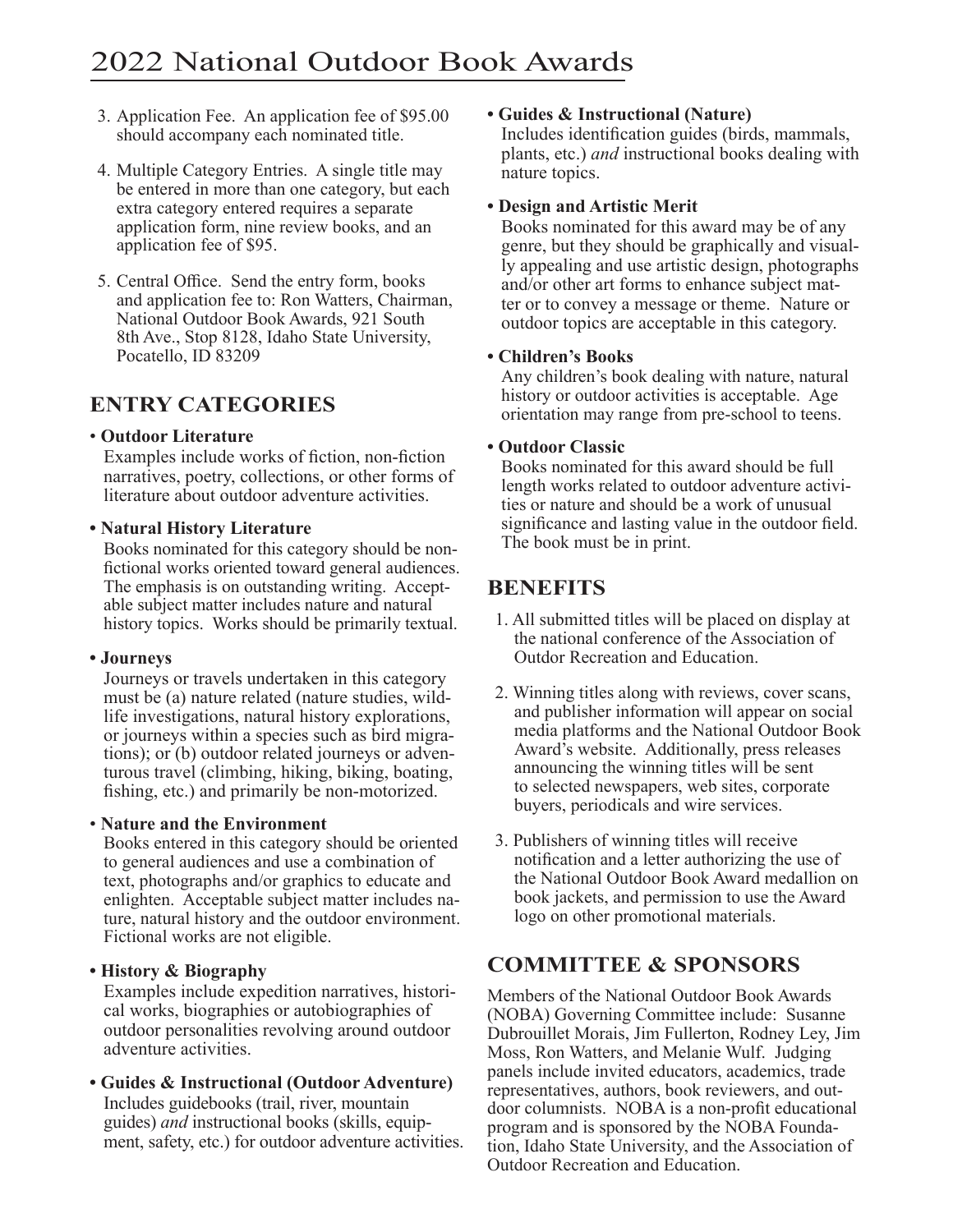# **National Outdoor Book Awards**

# **2022 ENTRY FORM**



#### **Category of Submission**

Select *only one* of the following categories. Note: A single title may be entered in more than one category, but a separate application form must be filled out for each category and accompanied with a set of nine books (in addition to the set of nine required for the first category) and a \$95 application fee.

| Outdoor Literature<br>Natural History Literature<br>$\Box$ Journeys<br>Nature and the Environment<br>$\Box$ History & Biography<br>(Children's Book entries must include the specific age range for which the book is intended. "All Ages" is not acceptable) | Guides & Instructional (Outdoor Adventure)<br>Guides & Instructional (Nature)<br>Design and Artistic Merit<br>Outdoor Classic Award |
|---------------------------------------------------------------------------------------------------------------------------------------------------------------------------------------------------------------------------------------------------------------|-------------------------------------------------------------------------------------------------------------------------------------|
| <b>Questions?</b>                                                                                                                                                                                                                                             |                                                                                                                                     |
| Contact: Ron Watters, 921 South 8th Ave., Stop 8128, Pocatello, ID 83209<br>Phone: 208-282-3912 / Fax: 208-282-2127 / Email: wattron@isu.edu                                                                                                                  | <b>NOBA Website:</b><br>www.noba-web.org                                                                                            |
|                                                                                                                                                                                                                                                               |                                                                                                                                     |
|                                                                                                                                                                                                                                                               |                                                                                                                                     |
|                                                                                                                                                                                                                                                               |                                                                                                                                     |
| The author's email is used solely for award notification and is kept strictly confidential.                                                                                                                                                                   |                                                                                                                                     |
|                                                                                                                                                                                                                                                               |                                                                                                                                     |
|                                                                                                                                                                                                                                                               |                                                                                                                                     |
| City / State / Zip                                                                                                                                                                                                                                            |                                                                                                                                     |
| Contact Person (For questions concerning the nominated book)                                                                                                                                                                                                  |                                                                                                                                     |
|                                                                                                                                                                                                                                                               |                                                                                                                                     |
| Official representative of publishing house to be notified should this entry be chosen as a winner:                                                                                                                                                           |                                                                                                                                     |
|                                                                                                                                                                                                                                                               |                                                                                                                                     |
| □ Complete Entry Form and Enclose Nine (9) Copies of the Nominated Book. Entry Form may be sent<br>under separate cover. If at all posible, include a copy of the entry form in the book package.                                                             |                                                                                                                                     |

- Attach Payment (\$95 per Entry). For credit card payment, see next page. If paying by check, make it payable to: National Outdoor Book Awards. Check may be sent separately from the books or entry form, but for the title to retain eligibility, payment must be *received* within 35 days of the application deadline.
- Send Materials To: Ron Watters, Chairman, National Outdoor Book Awards, 921 South 8th Ave., Stop 8128, Idaho State University, Pocatello, ID 83209. Email: [wattron@isu.edu](mailto:wattron@isu.edu)

*DEADLINE:* **Entry Forms** *and* **Nominated Books Must Be** *Received* **by August 18, 2022**